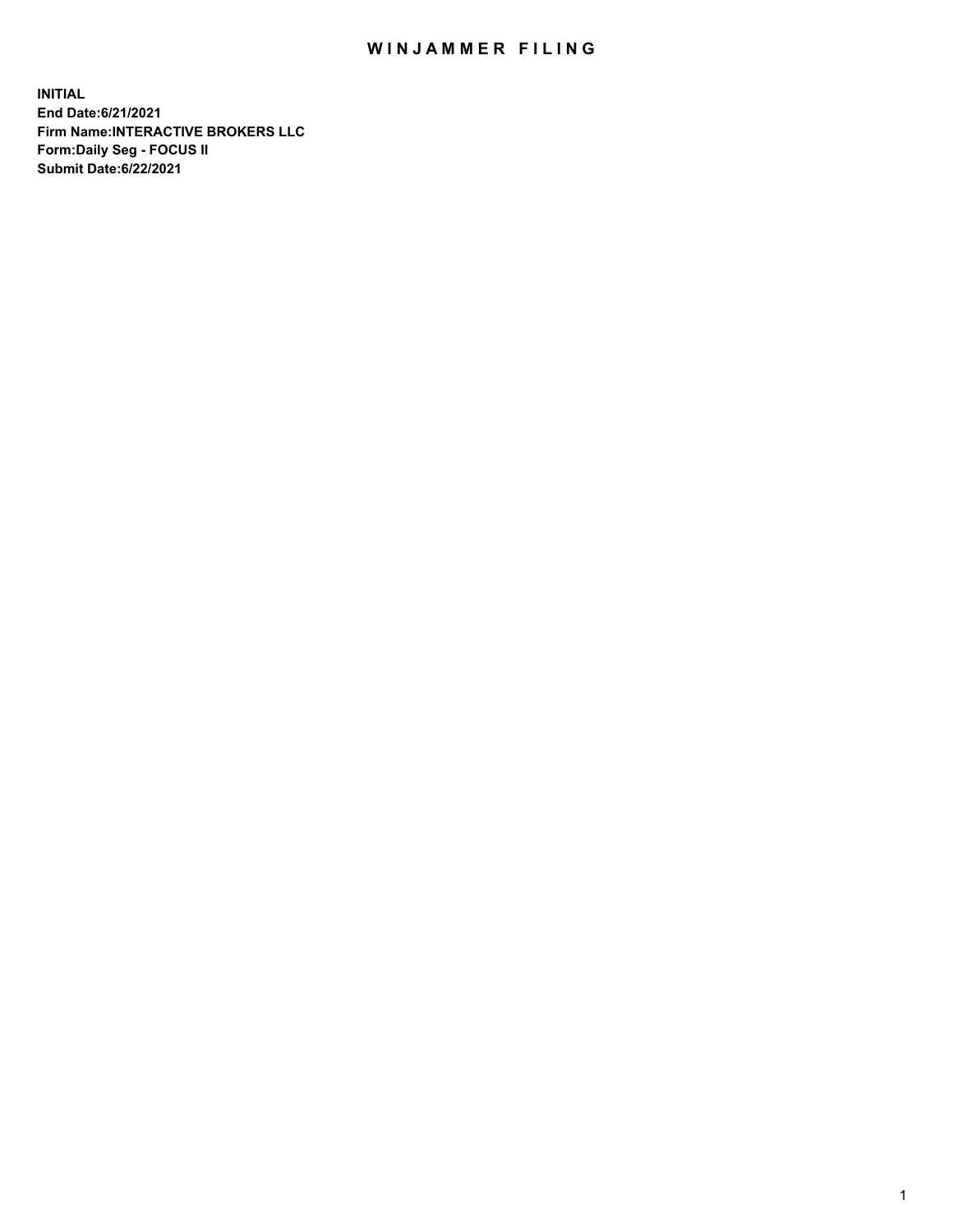**INITIAL End Date:6/21/2021 Firm Name:INTERACTIVE BROKERS LLC Form:Daily Seg - FOCUS II Submit Date:6/22/2021 Daily Segregation - Cover Page**

| Name of Company                                                                                                                                                                                                                                                                                                                | <b>INTERACTIVE BROKERS LLC</b>                                                   |
|--------------------------------------------------------------------------------------------------------------------------------------------------------------------------------------------------------------------------------------------------------------------------------------------------------------------------------|----------------------------------------------------------------------------------|
| <b>Contact Name</b>                                                                                                                                                                                                                                                                                                            | James Menicucci                                                                  |
| <b>Contact Phone Number</b>                                                                                                                                                                                                                                                                                                    | 203-618-8085                                                                     |
| <b>Contact Email Address</b>                                                                                                                                                                                                                                                                                                   | jmenicucci@interactivebrokers.c<br>om                                            |
| FCM's Customer Segregated Funds Residual Interest Target (choose one):<br>a. Minimum dollar amount: ; or<br>b. Minimum percentage of customer segregated funds required:% ; or<br>c. Dollar amount range between: and; or<br>d. Percentage range of customer segregated funds required between:% and%.                         | <u>0</u><br>$\overline{\mathbf{0}}$<br>155,000,000 245,000,000<br>0 <sub>0</sub> |
| FCM's Customer Secured Amount Funds Residual Interest Target (choose one):<br>a. Minimum dollar amount: ; or<br>b. Minimum percentage of customer secured funds required:% ; or<br>c. Dollar amount range between: and; or<br>d. Percentage range of customer secured funds required between:% and%.                           | <u>0</u><br>$\overline{\mathbf{0}}$<br>80,000,000 120,000,000<br>0 <sub>0</sub>  |
| FCM's Cleared Swaps Customer Collateral Residual Interest Target (choose one):<br>a. Minimum dollar amount: ; or<br>b. Minimum percentage of cleared swaps customer collateral required:% ; or<br>c. Dollar amount range between: and; or<br>d. Percentage range of cleared swaps customer collateral required between:% and%. | <u>0</u><br>$\underline{\mathbf{0}}$<br>0 <sub>0</sub><br>0 <sub>0</sub>         |

Attach supporting documents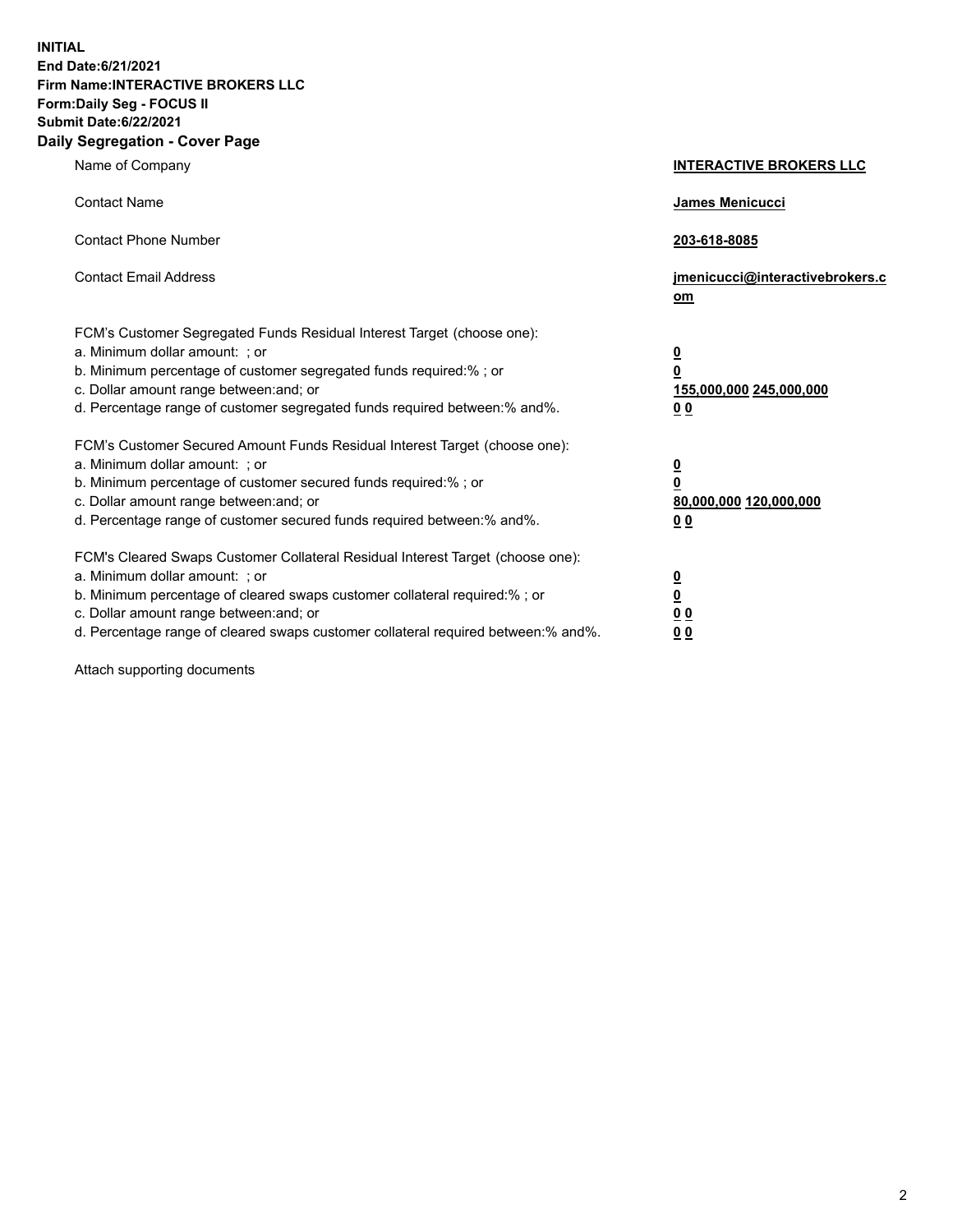## **INITIAL End Date:6/21/2021 Firm Name:INTERACTIVE BROKERS LLC Form:Daily Seg - FOCUS II Submit Date:6/22/2021**

|     | <b>Daily Segregation - Secured Amounts</b>                                                  |                                   |
|-----|---------------------------------------------------------------------------------------------|-----------------------------------|
|     | Foreign Futures and Foreign Options Secured Amounts                                         |                                   |
|     | Amount required to be set aside pursuant to law, rule or regulation of a foreign            | $0$ [7305]                        |
|     | government or a rule of a self-regulatory organization authorized thereunder                |                                   |
| 1.  | Net ledger balance - Foreign Futures and Foreign Option Trading - All Customers             |                                   |
|     | A. Cash                                                                                     | 514,985,965 [7315]                |
|     | B. Securities (at market)                                                                   | $0$ [7317]                        |
| 2.  | Net unrealized profit (loss) in open futures contracts traded on a foreign board of trade   | $-6,619,549$ [7325]               |
| 3.  | Exchange traded options                                                                     |                                   |
|     | a. Market value of open option contracts purchased on a foreign board of trade              | 106,916 [7335]                    |
|     | b. Market value of open contracts granted (sold) on a foreign board of trade                | -23,779 [7337]                    |
| 4.  | Net equity (deficit) (add lines 1. 2. and 3.)                                               | 508,449,553 [7345]                |
| 5.  | Account liquidating to a deficit and account with a debit balances - gross amount           | 7,256 [7351]                      |
|     | Less: amount offset by customer owned securities                                            | 0 [7352] 7,256 [7354]             |
| 6.  | Amount required to be set aside as the secured amount - Net Liquidating Equity              | 508,456,809 [7355]                |
|     | Method (add lines 4 and 5)                                                                  |                                   |
| 7.  | Greater of amount required to be set aside pursuant to foreign jurisdiction (above) or line | 508,456,809 [7360]                |
|     | 6.                                                                                          |                                   |
|     | FUNDS DEPOSITED IN SEPARATE REGULATION 30.7 ACCOUNTS                                        |                                   |
| 1.  | Cash in banks                                                                               |                                   |
|     | A. Banks located in the United States                                                       | 77,670,614 [7500]                 |
|     | B. Other banks qualified under Regulation 30.7                                              | 0 [7520] 77,670,614 [7530]        |
| 2.  | Securities                                                                                  |                                   |
|     | A. In safekeeping with banks located in the United States                                   | 299,988,000 [7540]                |
|     | B. In safekeeping with other banks qualified under Regulation 30.7                          | 0 [7560] 299,988,000 [7570]       |
| 3.  | Equities with registered futures commission merchants                                       |                                   |
|     | A. Cash                                                                                     | $0$ [7580]                        |
|     | <b>B.</b> Securities                                                                        | $0$ [7590]                        |
|     | C. Unrealized gain (loss) on open futures contracts                                         | $0$ [7600]                        |
|     | D. Value of long option contracts<br>E. Value of short option contracts                     | $0$ [7610]                        |
| 4.  | Amounts held by clearing organizations of foreign boards of trade                           | 0 [7615] 0 [7620]                 |
|     | A. Cash                                                                                     | $0$ [7640]                        |
|     | <b>B.</b> Securities                                                                        | $0$ [7650]                        |
|     | C. Amount due to (from) clearing organization - daily variation                             | $0$ [7660]                        |
|     | D. Value of long option contracts                                                           | $0$ [7670]                        |
|     | E. Value of short option contracts                                                          | 0 [7675] 0 [7680]                 |
| 5.  | Amounts held by members of foreign boards of trade                                          |                                   |
|     | A. Cash                                                                                     | 276,174,190 [7700]                |
|     | <b>B.</b> Securities                                                                        | $0$ [7710]                        |
|     | C. Unrealized gain (loss) on open futures contracts                                         | $-11,203,466$ [7720]              |
|     | D. Value of long option contracts                                                           | 106,916 [7730]                    |
|     | E. Value of short option contracts                                                          | -23,779 [7735] 265,053,861 [7740] |
| 6.  | Amounts with other depositories designated by a foreign board of trade                      | $0$ [7760]                        |
| 7.  | Segregated funds on hand                                                                    | $0$ [7765]                        |
| 8.  | Total funds in separate section 30.7 accounts                                               | 642,712,475 [7770]                |
| 9.  | Excess (deficiency) Set Aside for Secured Amount (subtract line 7 Secured Statement         | 134,255,666 [7380]                |
|     | Page 1 from Line 8)                                                                         |                                   |
| 10. | Management Target Amount for Excess funds in separate section 30.7 accounts                 | 80,000,000 [7780]                 |
| 11. | Excess (deficiency) funds in separate 30.7 accounts over (under) Management Target          | 54,255,666 [7785]                 |
|     |                                                                                             |                                   |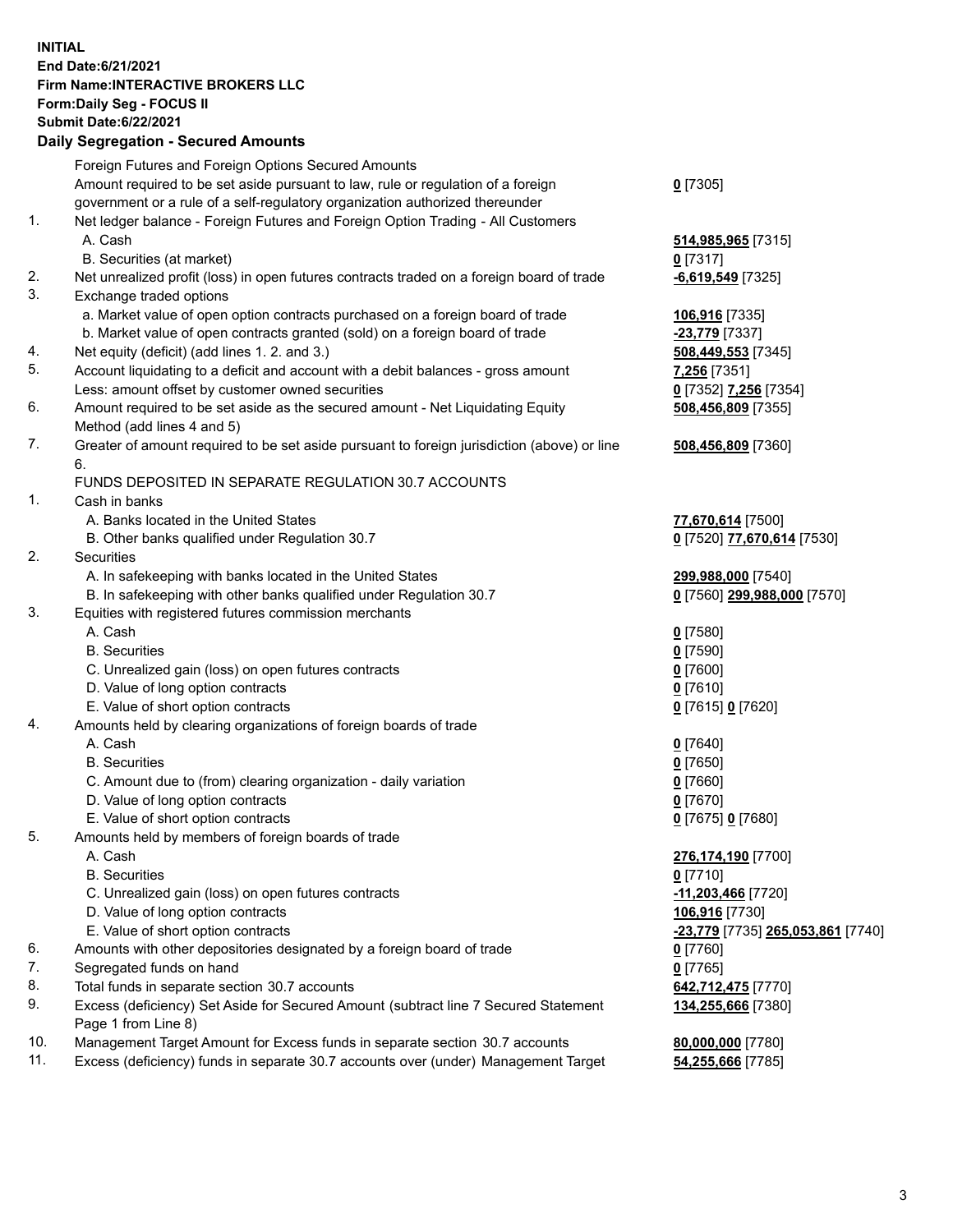**INITIAL End Date:6/21/2021 Firm Name:INTERACTIVE BROKERS LLC Form:Daily Seg - FOCUS II Submit Date:6/22/2021 Daily Segregation - Segregation Statement** SEGREGATION REQUIREMENTS(Section 4d(2) of the CEAct) 1. Net ledger balance A. Cash **6,679,114,756** [7010] B. Securities (at market) **0** [7020] 2. Net unrealized profit (loss) in open futures contracts traded on a contract market **-24,431,310** [7030] 3. Exchange traded options A. Add market value of open option contracts purchased on a contract market **279,477,610** [7032] B. Deduct market value of open option contracts granted (sold) on a contract market **-220,699,187** [7033] 4. Net equity (deficit) (add lines 1, 2 and 3) **6,713,461,869** [7040] 5. Accounts liquidating to a deficit and accounts with debit balances - gross amount **1,268,935** [7045] Less: amount offset by customer securities **0** [7047] **1,268,935** [7050] 6. Amount required to be segregated (add lines 4 and 5) **6,714,730,804** [7060] FUNDS IN SEGREGATED ACCOUNTS 7. Deposited in segregated funds bank accounts A. Cash **1,309,769,863** [7070] B. Securities representing investments of customers' funds (at market) **3,339,884,600** [7080] C. Securities held for particular customers or option customers in lieu of cash (at market) **0** [7090] 8. Margins on deposit with derivatives clearing organizations of contract markets A. Cash **1,985,023,566** [7100] B. Securities representing investments of customers' funds (at market) **281,555,105** [7110] C. Securities held for particular customers or option customers in lieu of cash (at market) **0** [7120] 9. Net settlement from (to) derivatives clearing organizations of contract markets **-7,095,340** [7130] 10. Exchange traded options A. Value of open long option contracts **279,977,431** [7132] B. Value of open short option contracts **-221,473,850** [7133] 11. Net equities with other FCMs A. Net liquidating equity **0** [7140] B. Securities representing investments of customers' funds (at market) **0** [7160] C. Securities held for particular customers or option customers in lieu of cash (at market) **0** [7170] 12. Segregated funds on hand **0** [7150] 13. Total amount in segregation (add lines 7 through 12) **6,967,641,375** [7180] 14. Excess (deficiency) funds in segregation (subtract line 6 from line 13) **252,910,571** [7190] 15. Management Target Amount for Excess funds in segregation **155,000,000** [7194]

16. Excess (deficiency) funds in segregation over (under) Management Target Amount Excess

**97,910,571** [7198]